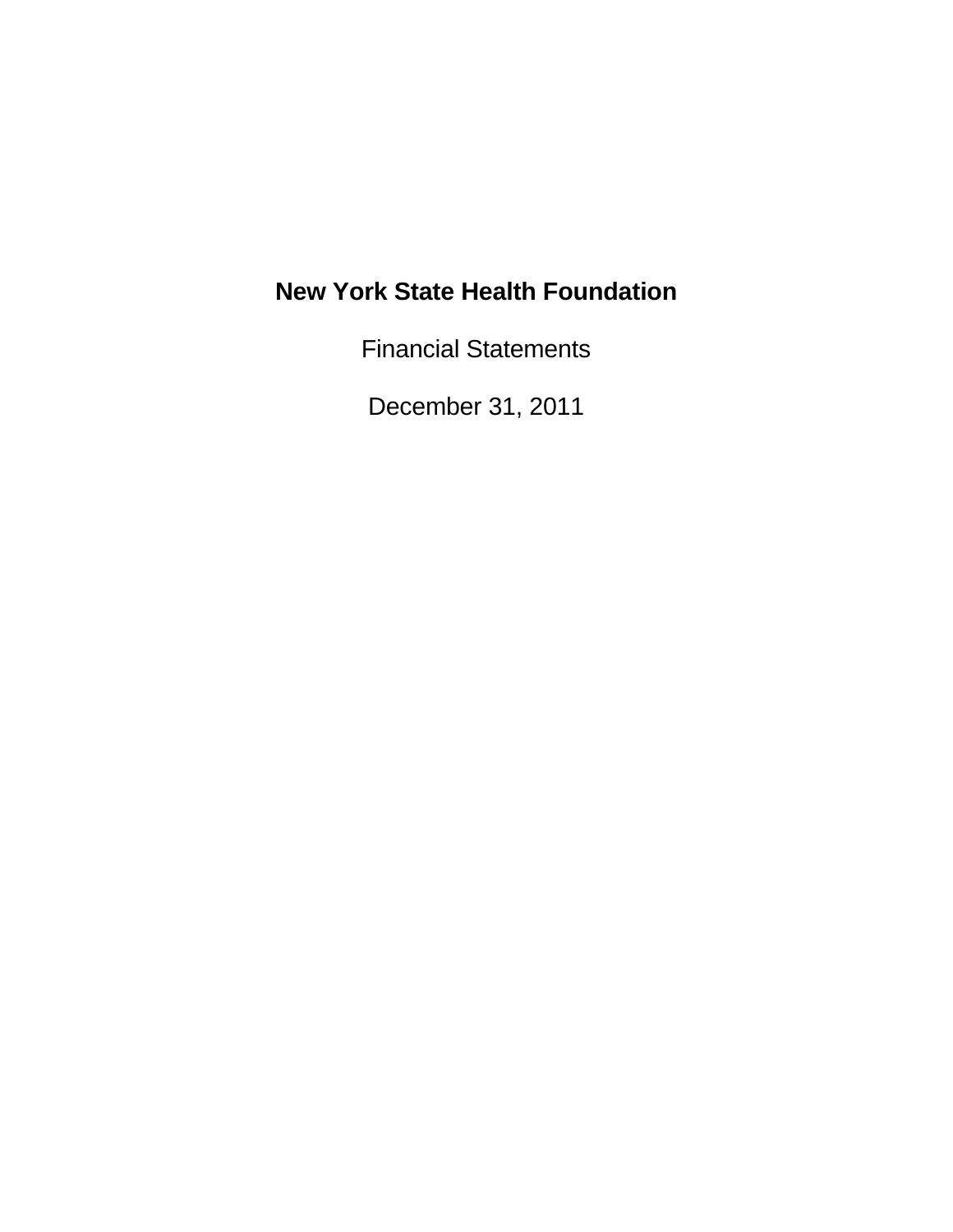

#### **Independent Auditors' Report**

#### **Board of Directors New York State Health Foundation**

We have audited the accompanying statement of financial position of New York State Health Foundation (the "Foundation"), as of December 31, 2011 and the related statements of activities and cash flows for the year then ended. These financial statements are the responsibility of the Foundation's management. Our responsibility is to express an opinion on these financial statements based on our audit. The prior year summarized comparative information has been derived from the Foundation's 2010 financial statements and, in our report dated June 3, 2011, we expressed an unqualified opinion on those financial statements.

PKF

We conducted our audit in accordance with auditing standards generally accepted in the United States of America. Those standards require that we plan and perform the audit to obtain reasonable assurance about whether the financial statements are free of material misstatement. An audit includes consideration of internal control over financial reporting as a basis for designing audit procedures that are appropriate in the circumstances, but not for the purpose of expressing an opinion on the effectiveness of the Foundation's internal control over financial reporting. Accordingly, we express no such opinion. An audit also includes examining, on a test basis, evidence supporting the amounts and disclosures in the financial statements, assessing the accounting principles used and significant estimates made by management, as well as evaluating the overall financial statement presentation. We believe that our audit provides a reasonable basis for our opinion.

In our opinion, the financial statements referred to above present fairly, in all material respects, the financial position of New York State Health Foundation as of December 31, 2011 and the changes in its net assets and its cash flows for the year then ended in conformity with accounting principles generally accepted in the United States of America.

Our audit was conducted for the purpose of forming an opinion on the financial statements as a whole. The supplementary information on page 12 is presented for purposes of additional analysis and is not a required part of the financial statements. Such information is the responsibility of management and was derived from and relates directly to the underlying accounting and other records used to prepare the financial statements. The information has been subjected to the auditing procedures applied in the audit of the financial statements and certain additional procedures, including comparing and reconciling such information directly to the underlying accounting and other records used to prepare the financial statements or to the financial statements themselves, and other additional procedures in accordance with auditing standards generally accepted in the United States of America. In our opinion, the information is fairly stated in all material respects in relation to the financial statements as a whole.

O'Connor Davies, LLP

New York, New York May 30, 2012

O'CONNOR DAVIES, LLP 60 East  $42^{nd}$  Street, 36<sup>th</sup> Fl., New York, NY 10165 1 Tel: 212.286.2600 1 Fax: 212.286.4080 1 www.odpkf.com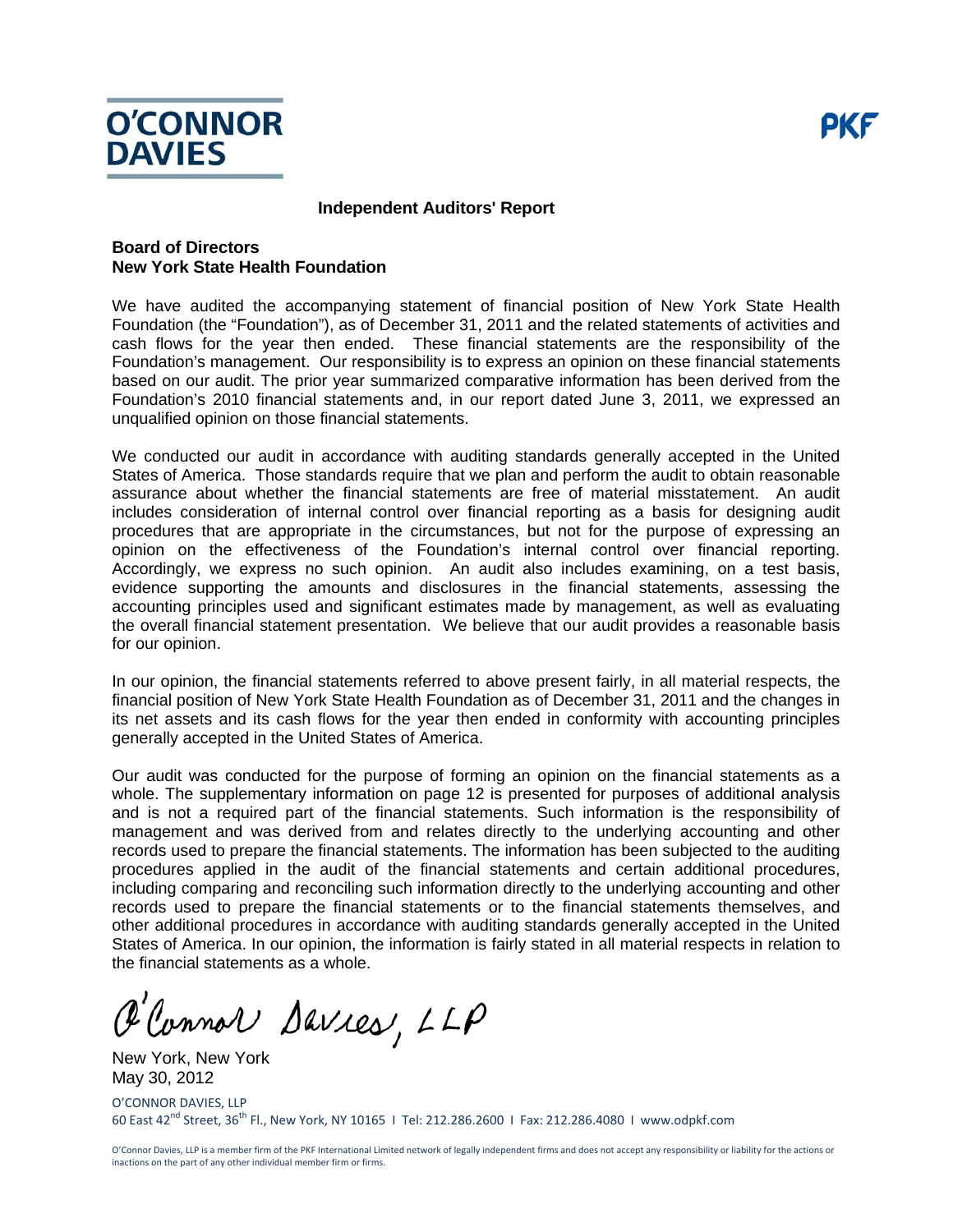# Statement of Financial Position December 31, 2011 (with comparative amounts at December 31, 2010)

|                                                         | 2011            | 2010            |
|---------------------------------------------------------|-----------------|-----------------|
| <b>ASSETS</b>                                           |                 |                 |
| Cash and cash equivalents                               | 2,700,427<br>\$ | \$<br>2,661,024 |
| Accrued investment income                               | 753,217         | 755,798         |
| Program related investments                             | 1,113,590       | 1,172,592       |
| Grants receivable                                       |                 | 190,000         |
| Prepaid expenses                                        | 60,223          | 82,476          |
| Prepaid federal excise tax                              | 13,000          | 40,000          |
| Investments                                             | 267,964,234     | 281, 154, 105   |
| Deposits and other assets                               | 54,842          | 54,842          |
| Property and equipment, net                             | 411,582         | 831,157         |
|                                                         | \$273,071,115   | \$286,941,994   |
| <b>LIABILITIES AND NET ASSETS</b>                       |                 |                 |
| Liabilities                                             |                 |                 |
| Accounts payable and accrued expenses                   | \$<br>296,961   | \$<br>670,991   |
| Grants payable                                          | 9,113,726       | 11,054,245      |
| Federal excise tax payable                              | 30,000          |                 |
| Deferred rent                                           | 551,689         | 405,072         |
| <b>Other liabilities</b><br>Deferred federal excise tax | 82,820          | 34,820          |
|                                                         | 340,000         | 274,512         |
| <b>Total Liabilities</b>                                | 10,415,196      | 12,439,640      |
| <b>Net Assets</b>                                       |                 |                 |
| Unrestricted net assets                                 | 262,621,614     | 274,244,250     |
| Temporarily restricted net assets                       | 34,305          | 258,104         |
| <b>Total Net Assets</b>                                 | 262,655,919     | 274,502,354     |
|                                                         | \$273,071,115   | \$286,941,994   |

See notes to financial statements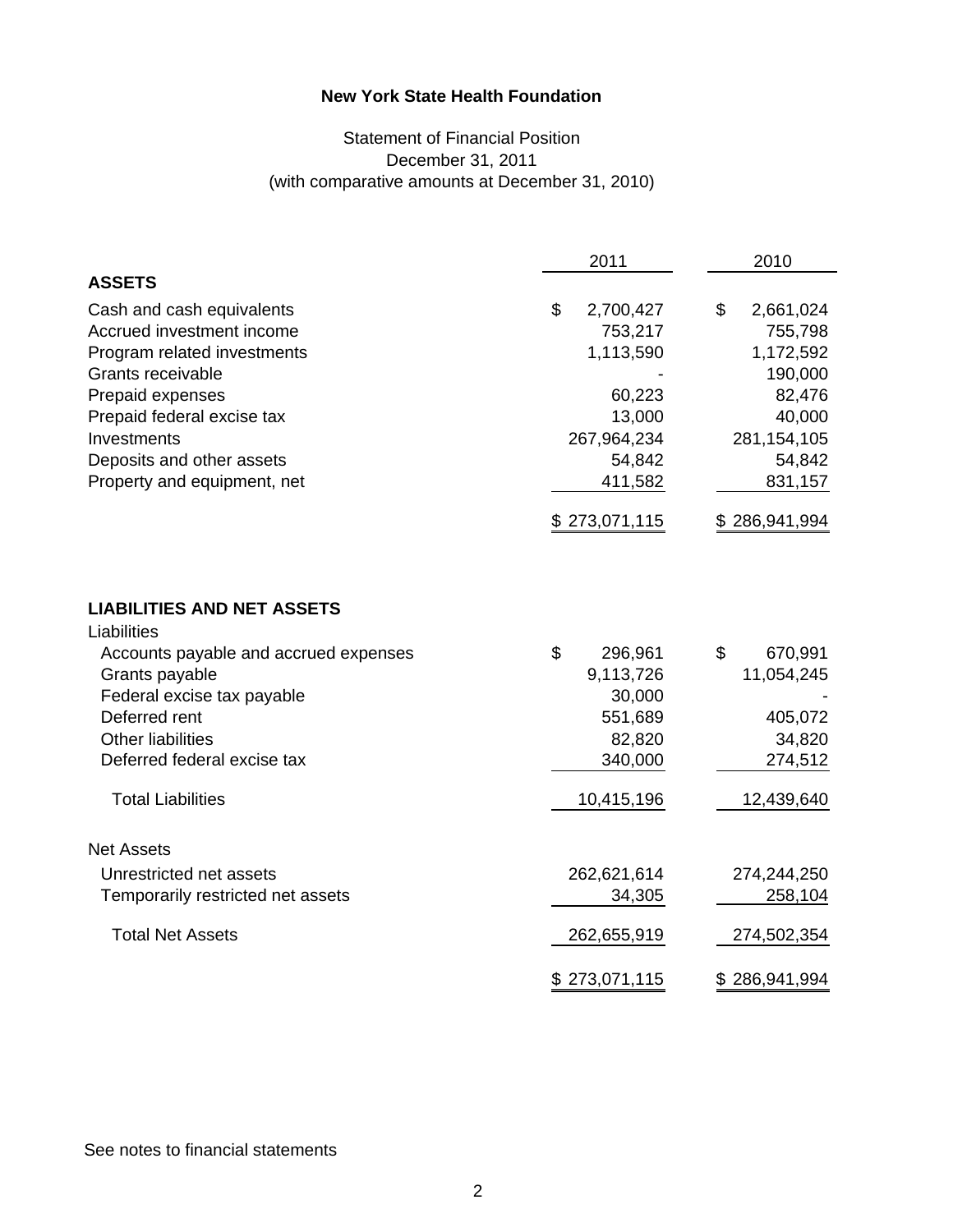#### Statement of Activities Year Ended December 31, 2011 (With summarized totals for the year ended December 31, 2010)

|                                                                                    | 2011            |              |                 |                 |
|------------------------------------------------------------------------------------|-----------------|--------------|-----------------|-----------------|
|                                                                                    |                 | Temporarily  |                 | 2010            |
|                                                                                    | Unrestricted    | Restricted   | Total           | Total           |
| <b>REVENUE AND SUPPORT</b>                                                         |                 |              |                 |                 |
| Investment Income                                                                  |                 |              |                 |                 |
| Interest and dividends                                                             | \$<br>4,238,476 | \$           | \$<br>4,238,476 | \$<br>4,357,423 |
| Net realized gain from sale of investments<br>Less:                                | 10,641,484      |              | 10,641,484      | 4,139,664       |
| Investment expense                                                                 | 997,414         |              | 997,414         | 770,808         |
| Net Investment Income                                                              | 13,882,546      |              | 13,882,546      | 7,726,279       |
| Contributions                                                                      | 10,000          |              | 10,000          | 370,000         |
| Rental Income                                                                      | 144,129         |              | 144,129         | 71,258          |
| Net assets released from restrictions                                              | 223,799         | (223, 799)   |                 |                 |
| <b>Total Revenue and Support</b>                                                   | 14,260,474      | (223, 799)   | 14,036,675      | 8,167,537       |
| <b>EXPENSES</b>                                                                    |                 |              |                 |                 |
| Grants authorized, net of rescinded/refunded amounts<br>of \$679,020 and \$660,135 | 10,144,064      |              | 10,144,064      | 9,076,374       |
| Program support, planning and development                                          | 4,154,471       |              | 4,154,471       | 3,726,986       |
| <b>Total Program Services</b>                                                      | 14,298,535      |              | 14,298,535      | 12,803,360      |
| Operations and governance                                                          | 701,510         |              | 701,510         | 789,849         |
| <b>Total Expenses</b>                                                              | 15,000,045      |              | 15,000,045      | 13,593,209      |
| Change in Net Assets before Federal Excise                                         |                 |              |                 |                 |
| Taxes and Unrealized (Loss) Gain on Investments                                    | (739, 571)      | (223, 799)   | (963, 370)      | (5,425,672)     |
| Provision for Federal excise tax                                                   | (252, 488)      |              | (252, 488)      | (358, 378)      |
| Unrealized (loss) gain on investments                                              | (10,630,577)    |              | (10,630,577)    | 27,232,756      |
| Change in Net Assets                                                               | (11,622,636)    | (223, 799)   | (11, 846, 435)  | 21,448,706      |
| <b>NET ASSETS</b>                                                                  |                 |              |                 |                 |
| Beginning of year                                                                  | 274,244,250     | 258,104      | 274,502,354     | 253,053,648     |
| End of year                                                                        | \$262,621,614   | \$<br>34,305 | \$262,655,919   | \$274,502,354   |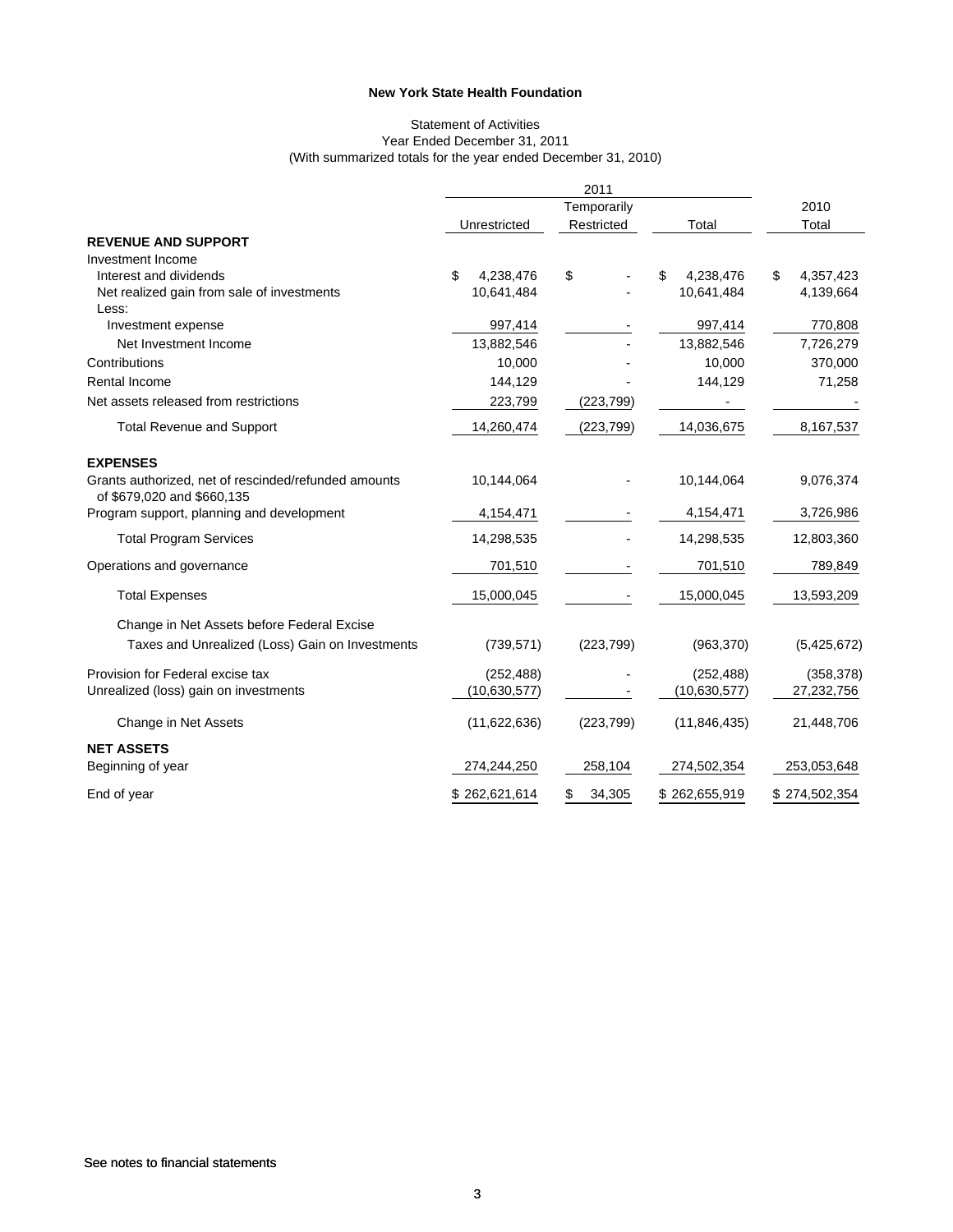# Statement of Cash Flows Year ended December 31, 2011 (with comparative amounts for the year end December 31, 2010)

|                                                                          | 2011             | 2010                    |
|--------------------------------------------------------------------------|------------------|-------------------------|
| <b>CASH FLOWS FROM OPERATING ACTIVITIES</b>                              |                  |                         |
| Change in net assets                                                     | $$$ (11,846,435) | \$<br>21,448,706        |
| Adjustments to reconcile change in net assets                            |                  |                         |
| to net cash from operating activities                                    |                  |                         |
| Depreciation                                                             | 135,214          | 151,951                 |
| Realized gains from sale of investments                                  | (10,641,484)     | (4, 139, 664)           |
|                                                                          |                  |                         |
| Unrealized loss (gain) on investments                                    | 10,630,577       | (27, 232, 756)          |
| Deferred federal excise (benefit) tax                                    | 65,488           | 273,378                 |
| Discount on grants payable                                               | (55, 466)        | 76,080                  |
| Changes in operating assets and liabilities<br>Accrued investment income |                  |                         |
| Grants receivable                                                        | 2,581<br>190,000 | (285, 613)<br>(190,000) |
| Prepaid expenses                                                         | 22,253           | 132,627                 |
| Prepaid excise tax                                                       | 27,000           | (15,000)                |
| Deposits and other assets                                                |                  | 146,227                 |
| Accounts payable and accrued expenses                                    | (85, 266)        | 314,028                 |
| Grants payable                                                           | (1,885,053)      | (3, 115, 475)           |
| Federal excise tax payable                                               | 30,000           |                         |
| Deferred rent                                                            | 146,617          | 371,903                 |
| <b>Other liabilities</b>                                                 | 48,000           | 34,820                  |
|                                                                          |                  |                         |
| Net Cash From Operating Activities                                       | (13,215,974)     | (12,028,788)            |
| <b>CASH FLOWS FROM INVESTING ACTIVITIES</b>                              |                  |                         |
| Repayment of program related investments                                 | 59,002           | 16,000                  |
| Purchase of property and equipment                                       | (4, 403)         | (569, 785)              |
| Proceeds from sale of investments                                        | 81,520,248       | 121,651,039             |
| Purchase of investments                                                  | (68,319,470)     | (114, 223, 077)         |
| Net Cash From Investing Activities                                       | 13,255,377       | 6,874,177               |
| Net Change in Cash and Cash Equivalents                                  | 39,403           | (5, 154, 611)           |
| <b>CASH AND CASH EQUIVALENTS</b>                                         |                  |                         |
| Beginning of year                                                        | 2,661,024        | 7,815,635               |
| End of year                                                              | \$<br>2,700,427  | \$<br>2,661,024         |
| <b>SUPPLEMENTAL CASH FLOW INFORMATION</b><br>Federal excise taxes paid   | 130,000<br>\$    | \$<br>100,000           |
| See notes to financial statements                                        |                  |                         |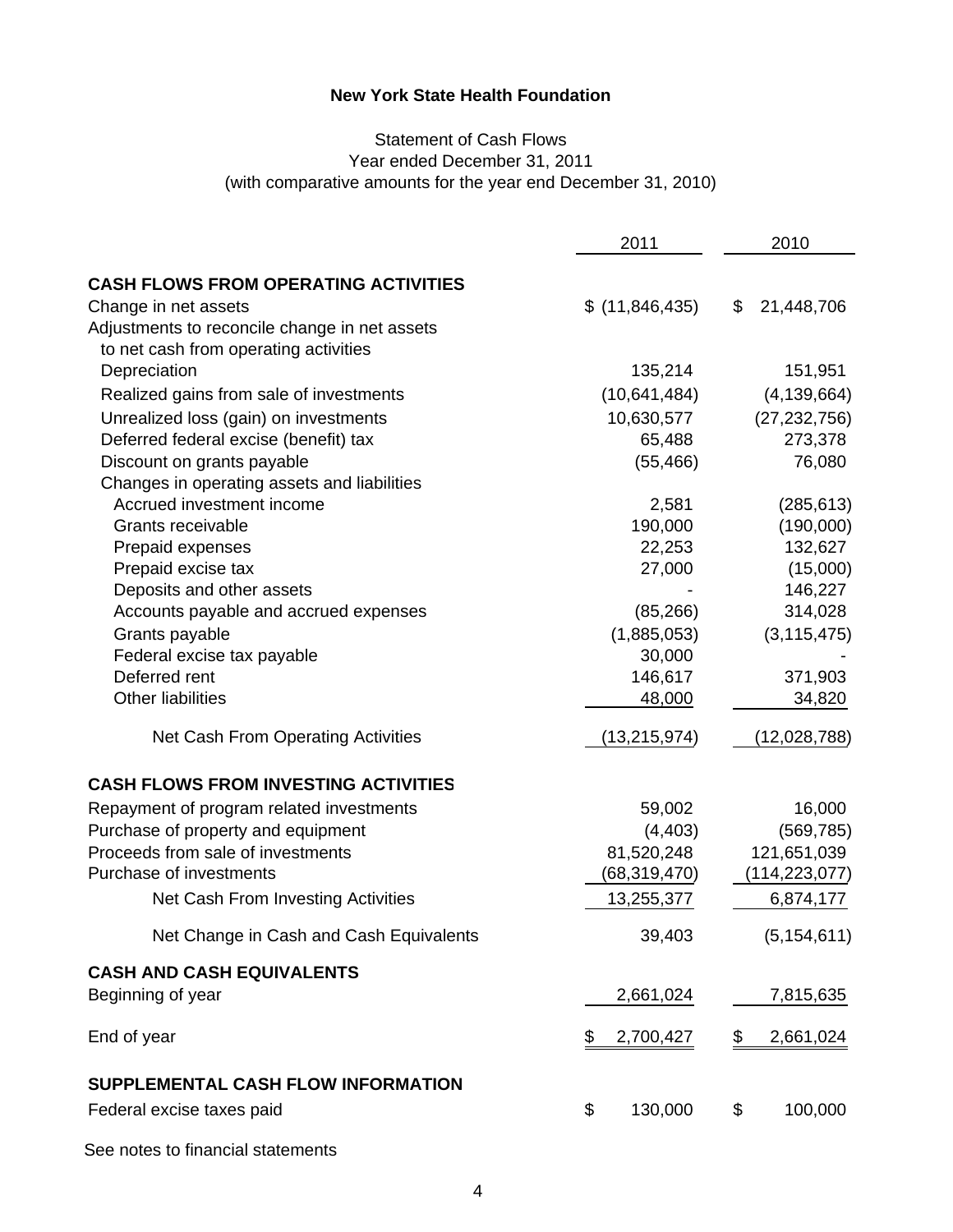Notes to Financial Statements December 31, 2011

#### **1. Organization**

New York State Health Foundation, formerly The New York Charitable Asset Foundation, (the "Foundation") is a New York not-for-profit corporation organized on October 25, 2002 under section  $501(c)(3)$  of the Internal Revenue Code to pursue tax-exempt charitable purposes. The Foundation was formed as part of the conversion of Empire HealthChoice, Inc. (doing business as Empire Blue Cross & Blue Shield) to a for-profit corporation. Pursuant to the legislation authorizing the conversion, the Foundation received five percent of the stock of WellChoice, the holding company for Empire. The Foundation provides funding and grants for the health care-related needs of residents of the State of New York ("NYS"), including without limitation, (i) expansion of access to health care by extending health insurance coverage to NYS residents who cannot afford to purchase their own coverage or who have coverage that is inadequate to meet their needs, (ii) expansion and enhancement of access to health care by augmenting and creating health care programs that deliver services to populations that are unable to access health care or that improve public health, (iii) augmentation of its other program priorities by supporting programs that inform and educate NYS residents about public health issues and empower communities to address the issues by becoming more effective at identifying and articulating health care needs and implementing solutions, and (iv) conducting any and all lawful activities which may be useful in accomplishing the foregoing purposes.

Assets, liabilities and net assets of the New York State Health Foundation Trust (the "Trust"), a revocable trust, are included in the accompanying financial statements. The Foundation is the sole trustee and beneficiary of the Trust.

# **2. Summary of Significant Accounting Policies**

#### *Use of Estimates*

The preparation of financial statements in conformity with accounting principles generally accepted in the United States of America requires the use of estimates and assumptions that affect the reported amounts of assets, liabilities and disclosures at the date of the financial statements and the reported amounts of revenues and expenses during the reporting period. Actual results could differ from those estimates.

#### *Basis of Presentation*

Net assets are classified based on the existence or absence of donor-imposed restrictions. Accordingly, the Foundation's net assets and changes therein are classified as permanently restricted, temporarily restricted or unrestricted. The Foundation does not have any permanently restricted net assets.

#### *Cash and Cash Equivalents*

Cash and cash equivalents consist of checking and money market accounts. The Foundation considers all highly liquid debt instruments available for current use with a maturity date of three months or less at the date of purchase to be cash equivalents.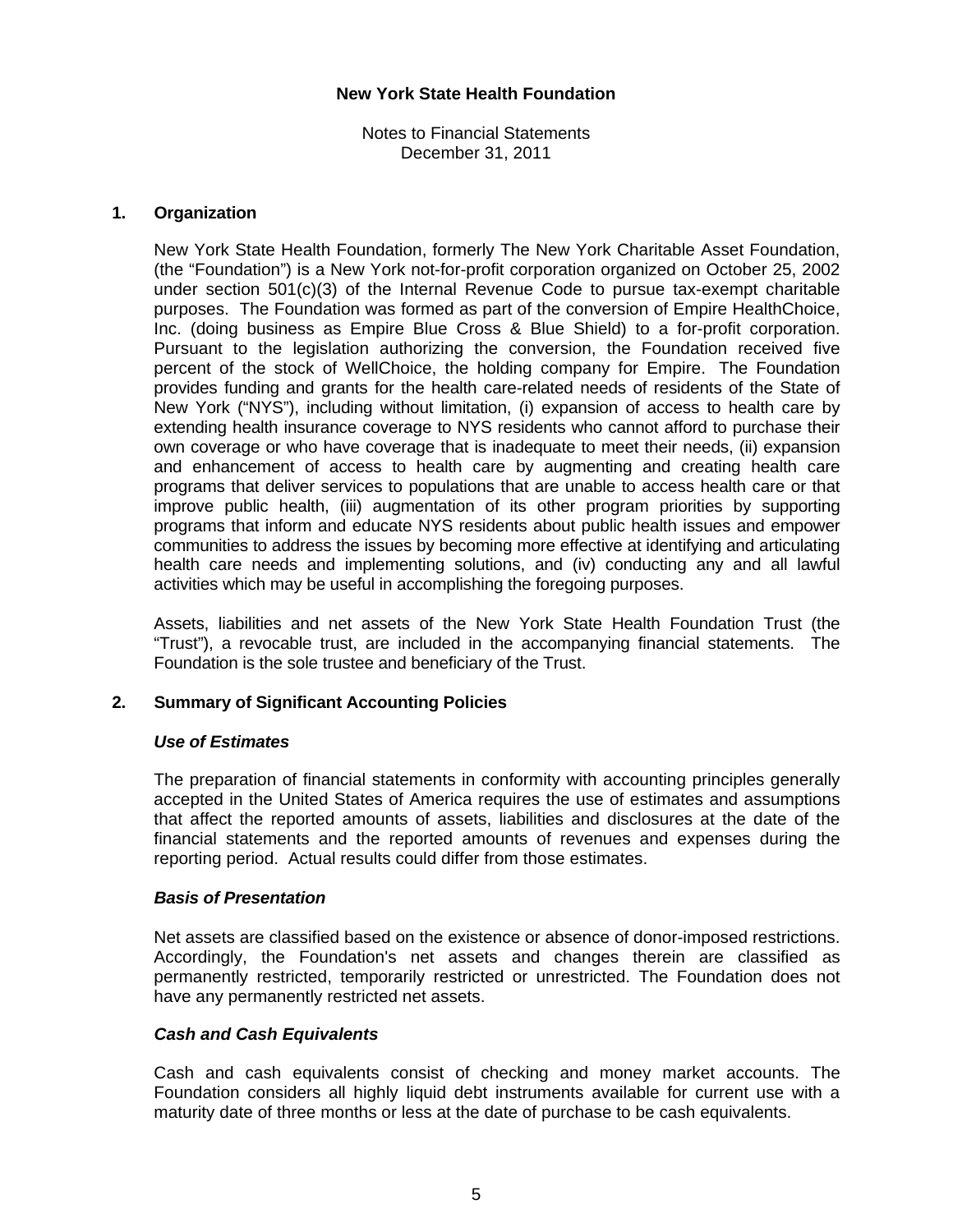Notes to Financial Statements December 31, 2011

# **2. Summary of Significant Accounting Policies (***continued)*

## *Property and Equipment*

Property and equipment are carried at cost and are depreciated using the straight-line method over the estimated useful life of the assets.

#### *Grants*

 The liability for grants and project appropriations payable is recognized when specific grants are authorized by the Board of Directors and the recipients have been notified.

#### *Fair Value of Financial Instruments*

The Foundation follows Financial Accounting Standards Board (FASB) guidance on Fair Value Measurements which defines fair value and establishes a fair value hierarchy organized into three levels based upon the input assumptions used in pricing assets. Level 1 inputs have the highest reliability and are related to assets with unadjusted quoted prices in active markets. Level 2 inputs relate to assets with other than quoted prices in active markets which may include quoted prices for similar assets or liabilities or other inputs which can be corroborated by observable market data. Level 3 inputs are unobservable inputs and are used to the extent that observable inputs do not exist.

#### *Investments Valuation*

The fair value of alternative investments has been estimated using the Net Asset Value ("NAV") as reported by the management of the respective alternative investment fund. FASB guidance provides for the use of NAV as a "Practical Expedient" for estimating fair value of alternative investments. NAV reported by each alternative investment fund is used as a practical expedient to estimate the fair value of the Foundation's interest therein and their classification within Level 2 or 3 is based on the Foundation's ability to redeem its interest in the near term.

#### *Investment Income Recognition*

Purchases and sales of securities are recorded on a trade-date basis. Interest income is recorded on the accrual basis and dividends are recorded on the ex-dividend date. Realized gains and losses on the sale of investments are computed on the specific identification basis. Realized and unrealized gains and losses are included in the determination of the change in net assets.

#### *Contributions*

Contributions are recorded as temporarily restricted support if they are received with donor stipulations that limit the use of the contribution or that have time restrictions. When a temporary restriction expires, that is, when a stipulated time restriction ends or purpose restriction is accomplished, temporarily restricted net assets are reclassified as unrestricted net assets and reported in the statement of activities as net assets released from restrictions.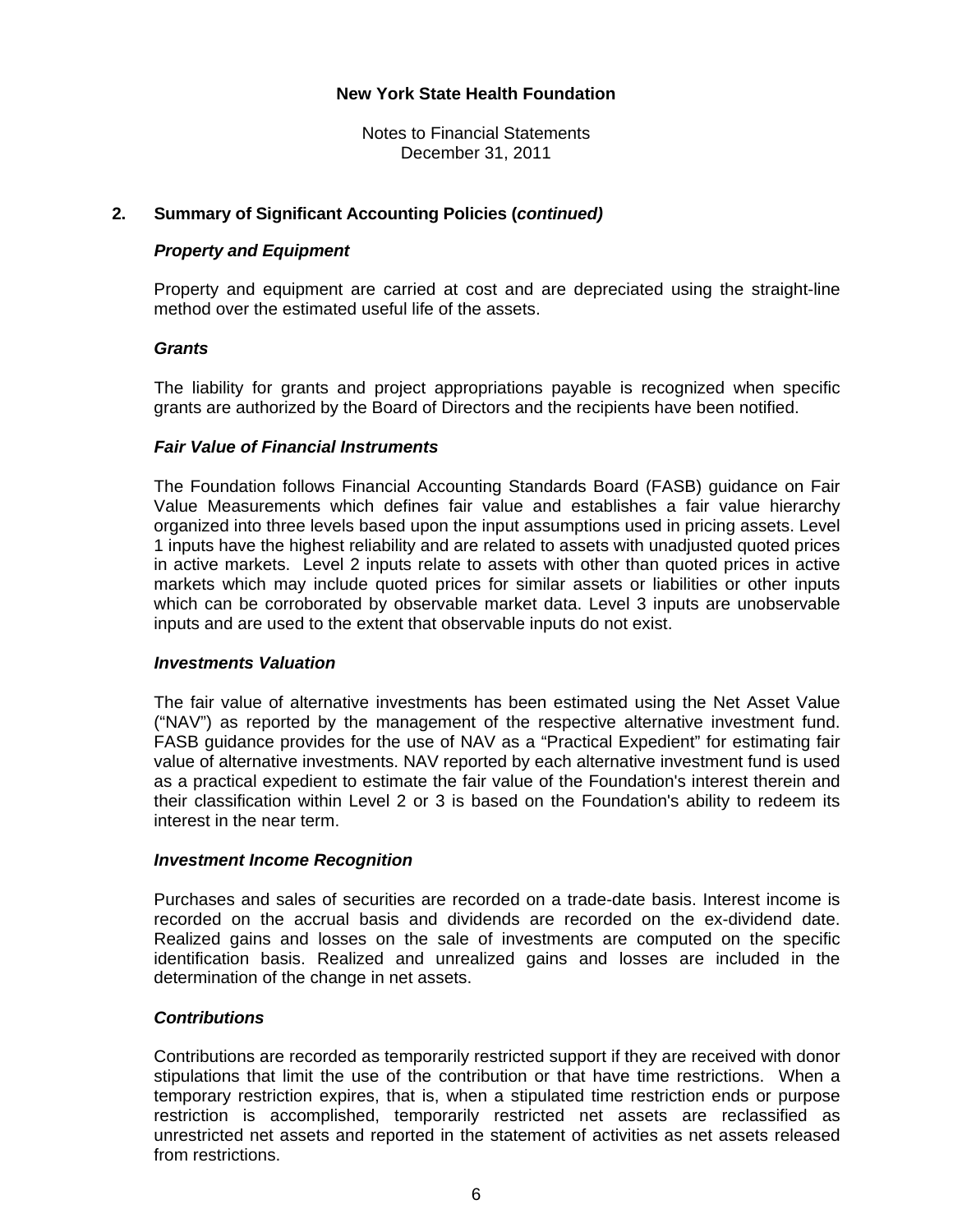Notes to Financial Statements December 31, 2011

# **2. Summary of Significant Accounting Policies (***continued)*

#### *Reclassification*

Certain items in the 2010 financial statements have been reclassified for comparative purposes only.

#### *Accounting for Uncertainty in Income Taxes*

The Foundation recognizes the effect of income tax positions only if those positions are more likely than not to be sustained. Management has determined that the Foundation had no uncertain tax positions that would require financial statement recognition. The Foundation is no longer subject to examinations by the applicable taxing jurisdictions for periods prior to 2008.

#### *Prior Year Summarized Comparative Information*

Information as of and for the year ended December 31, 2010 is presented for comparative purposes only. The notes to the financial statements and certain activity by net asset classification are not included in this report. Accordingly, such information does not include sufficient detail to constitute a presentation in conformity with accounting principles generally accepted in the United States of America. Accordingly, such information should be read in conjunction with the Foundation's financial statements as of and for the year ended December 31, 2010, from which the summarized comparative information was derived.

#### *Subsequent Events Evaluation by Management*

Management has evaluated subsequent events for disclosure and/or recognition in the financial statements through the date that the financial statements were available to be issued, which is May 30, 2012.

#### **3. Concentrations of Credit Risk**

The Foundation's financial instruments that are potentially exposed to concentration of credit risk consist of cash, cash equivalents and investments. The Foundation places its cash and cash equivalents with quality financial institutions. The gold exchange traded fund represents interest in physical gold held by a custodial bank. Equity or fixed income funds are in commingled vehicles organized as either Common Trust Funds, limited partnerships or Exchange Traded Funds. At times, cash balances may be in excess of FDIC insurance limit. The Foundation routinely assesses the financial strength of its cash, cash equivalents and investment portfolio. As a consequence, concentrations of credit risk are limited.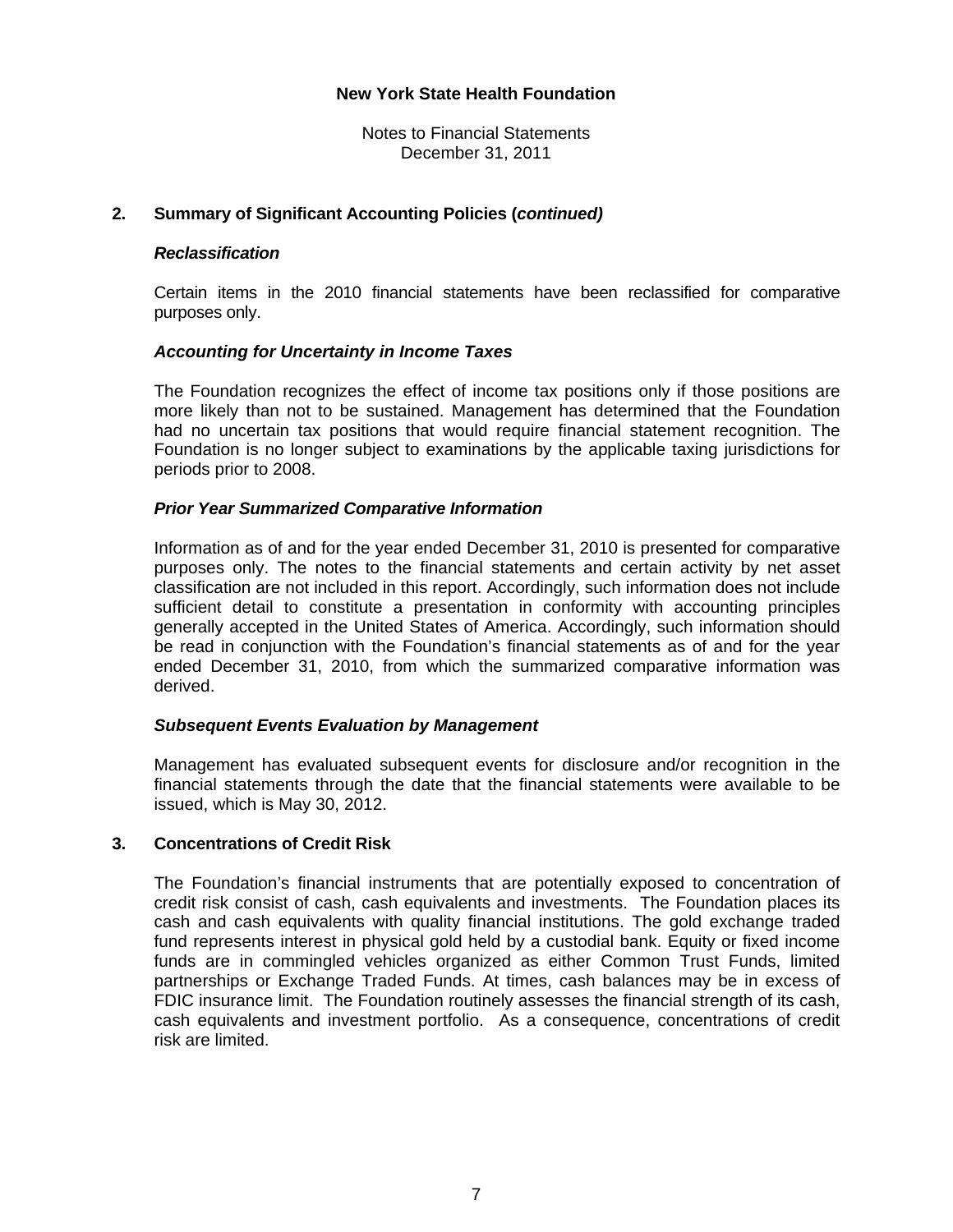Notes to Financial Statements December 31, 2011

# **4. Property and Equipment**

Property and equipment consists of the following as of December 31,

|                                | 2011      | 2010      |
|--------------------------------|-----------|-----------|
|                                |           |           |
| Furniture and equipment        | \$694,897 | \$694,897 |
| Leasehold Improvements         | 158,085   | 442,446   |
|                                | 852,982   | 1,137,343 |
| Less: accumulated depreciation | 441,400   | 306,186   |
|                                | \$411,582 | \$831,157 |

#### **5. Investments**

The following are major categories of investments measured at fair value on a recurring basis at December 31, grouped by fair value hierarchy:

|                                                    | 2011                           |                                    |                                    |  |  |  |
|----------------------------------------------------|--------------------------------|------------------------------------|------------------------------------|--|--|--|
|                                                    | Level 1                        | Level <sub>2</sub>                 | Total                              |  |  |  |
| Exchange trade funds                               | \$100,662,055                  | \$                                 | \$100,662,055                      |  |  |  |
| Corporate bonds<br>Taxable municipal bonds         | 2,245,730                      | 21,764,776                         | 21,764,776<br>2,245,730            |  |  |  |
| Alternative investments<br>Equity funds            |                                | 76,465,159                         | 76,465,159                         |  |  |  |
| Fixed income funds                                 |                                | 66,826,514                         | 66,826,514                         |  |  |  |
|                                                    | \$102,907,785<br>\$165,056,449 |                                    | \$267,964,234                      |  |  |  |
|                                                    |                                |                                    |                                    |  |  |  |
|                                                    |                                | 2010                               |                                    |  |  |  |
|                                                    | Level 1                        | Level 2                            | Total                              |  |  |  |
| Exchange trade funds                               | \$110,024,968                  | \$                                 | \$110,024,968                      |  |  |  |
| Corporate bonds                                    |                                | 20,340,362                         | 20,340,362                         |  |  |  |
| Taxable municipal bonds<br>Alternative investments | 1,975,350                      |                                    | 1,975,350                          |  |  |  |
| Equity funds                                       |                                | 75,496,414                         | 75,496,414                         |  |  |  |
| Fixed income funds                                 | \$112,000,318                  | <u>73,317,011</u><br>\$169,153,787 | <u>73,317,011</u><br>\$281,154,105 |  |  |  |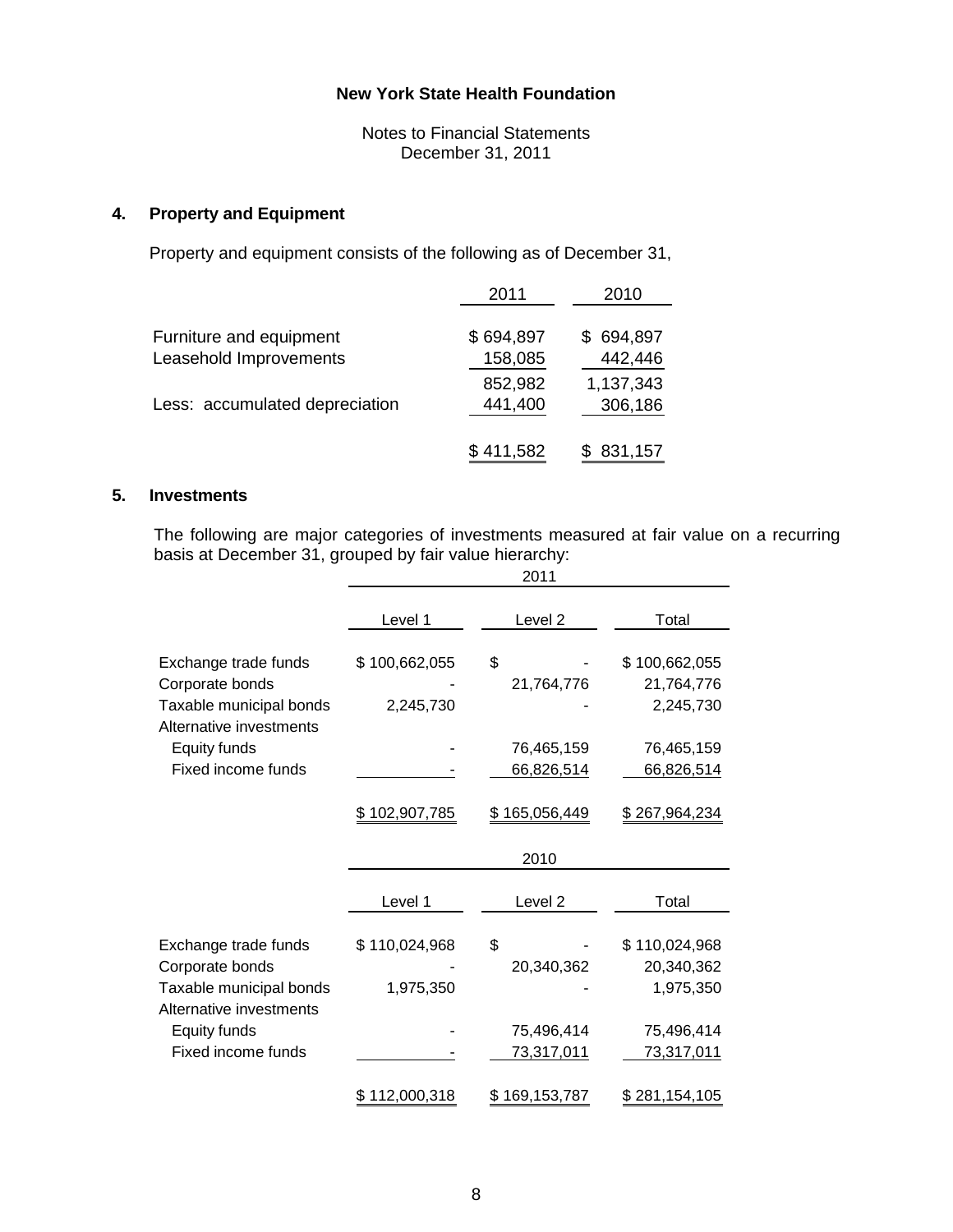Notes to Financial Statements December 31, 2011

#### **5. Investments (***continued***)**

 Information regarding Level 2 investments valued using NAV as practical expedient at December 31, 2011 is as follows:

|                                                    | Fair Value       | Unfunded<br>Commitments | Redemption<br>Frequency (If<br>Currently Eligible) | Redemption<br>Notice Period |
|----------------------------------------------------|------------------|-------------------------|----------------------------------------------------|-----------------------------|
| Equity funds (see "a" below)<br>Fixed income funds | \$<br>76,465,159 | \$<br>۰                 | Daily, Weekly,<br>Monthly                          | 1 Day, 3 Days               |
| (see "b" below)                                    | 66,826,514       | ۰                       | Daily, Monthly                                     | 2 Days, 10 Days             |
|                                                    | 143,291,673      | \$<br>۰                 |                                                    |                             |

- a. These assets are in vehicles organized as collective trust funds and the value of the Foundation's interest in these investments is reported by their respective fund managers. The funds include index funds for domestic equities using the Russell 1000 Index, global equities using the Morgan Stanley All Country World Index (excluding US), emerging markets equities using the Morgan Stanley Emerging Markets Index, and an actively managed equity fund investing in global natural resources companies.
- b. These assets are in vehicles organized as collective trust funds or limited partnerships, and the value of the Foundation's interest in these investments is reported by their respective fund managers. The funds include index funds that follow the Barclays 7-10 Year Treasury Index, the Barclays Government/Credit Index and the Barclays TIPS Index. Also included is an actively managed fund investing on high-yield domestic bonds.

Investments organized as collective trust funds and limited partnerships are considered alternative investments for financial reporting purposes. The Foundation believes that there is little risk regarding the valuation of these assets: all of the investments comprise publicly traded securities where market values are readily available and almost all have few restrictions on redemption by the Foundation (the majority of the investments may be redeemed daily).

As of December 31, 2011, three individual investments represented approximately 9%, 10% and 15% of total investments. All three of these investments were in broadly diversified index funds.

#### **6. Program Related Investments (PRIs)**

During 2008, the Foundation made loans to two charitable organizations totaling \$1,188,592 to assist in program related activities. PRIs, defined in IRC 4944(c), have a primary purpose of advancing the mission of the Foundation without a significant purpose of the production of income or the appreciation of property. PRIs are treated as charitable distributions on Internal Revenue Service Form 990-PF, the tax and information return filed by private foundations for minimum-distribution requirement purposes. In 2011, \$59,002 was repaid on one of the loans.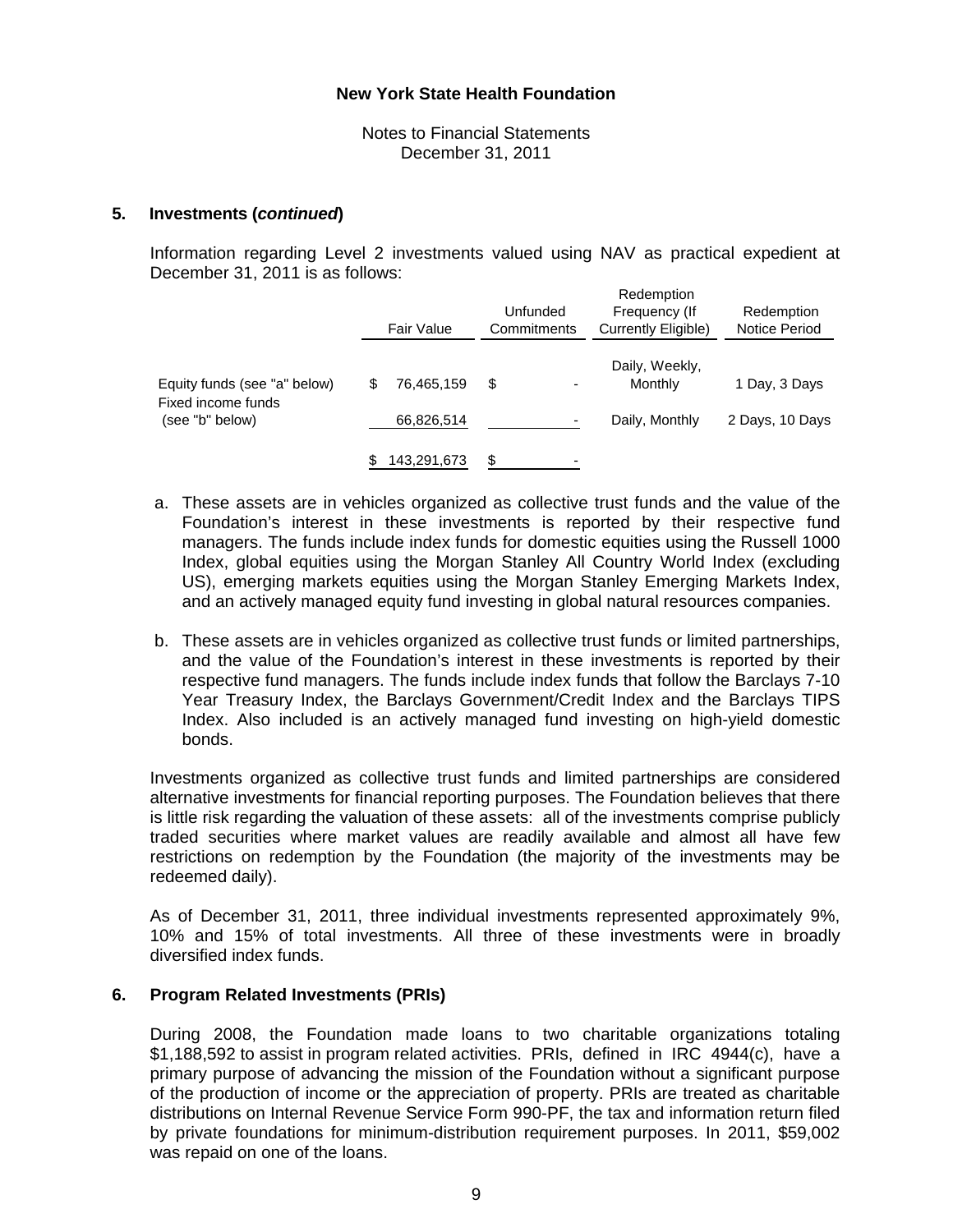Notes to Financial Statements December 31, 2011

#### **7. Federal Excise Tax**

 The Foundation is exempt from Federal income taxes under Section 501(c)(3) and 509(a) of the Internal Revenue Code and has been further classified as a "private foundation." The Foundation is subject to an excise tax on its net investment income.

 Excise taxes consist of two components: current taxes based upon net investment income and deferred taxes which arise from the difference between the tax cost of the investments and the fair value.

For the years ended December 31, Federal excise tax expense consisted of the following:

|                     | 2011                | 2010              |
|---------------------|---------------------|-------------------|
| Current<br>Deferred | \$187,000<br>65,488 | 85,000<br>273,378 |
|                     | \$252,488           | \$358,378         |

#### **8. Grants Payable**

 The Foundation has entered into grant commitments with certain organizations. Payments to these organizations at December 31, are to be made as follows:

|                              | 2011      | 2010         |
|------------------------------|-----------|--------------|
|                              |           |              |
| Less than one year           | 6,817,029 | 9,266,010    |
| One to three years           | 2,412,233 | 1,848,305    |
|                              | 9,229,262 | 11,114,315   |
| Less: present value discount | 115,536   | 60,070       |
|                              |           |              |
| Grants payable, net          | 9,113,726 | \$11,054,245 |

 To reflect the time value of money, grants payable as of December 31, 2011 were discounted to the present value using the Federal Reserve business lending rate of 4.38%.

#### **9. Temporarily Restricted Net Assets**

Temporarily restricted net assets at December 31, 2011 were restricted for the Community Health Worker Project. Net assets released from restrictions in 2011 were for the Community Health Worker Project.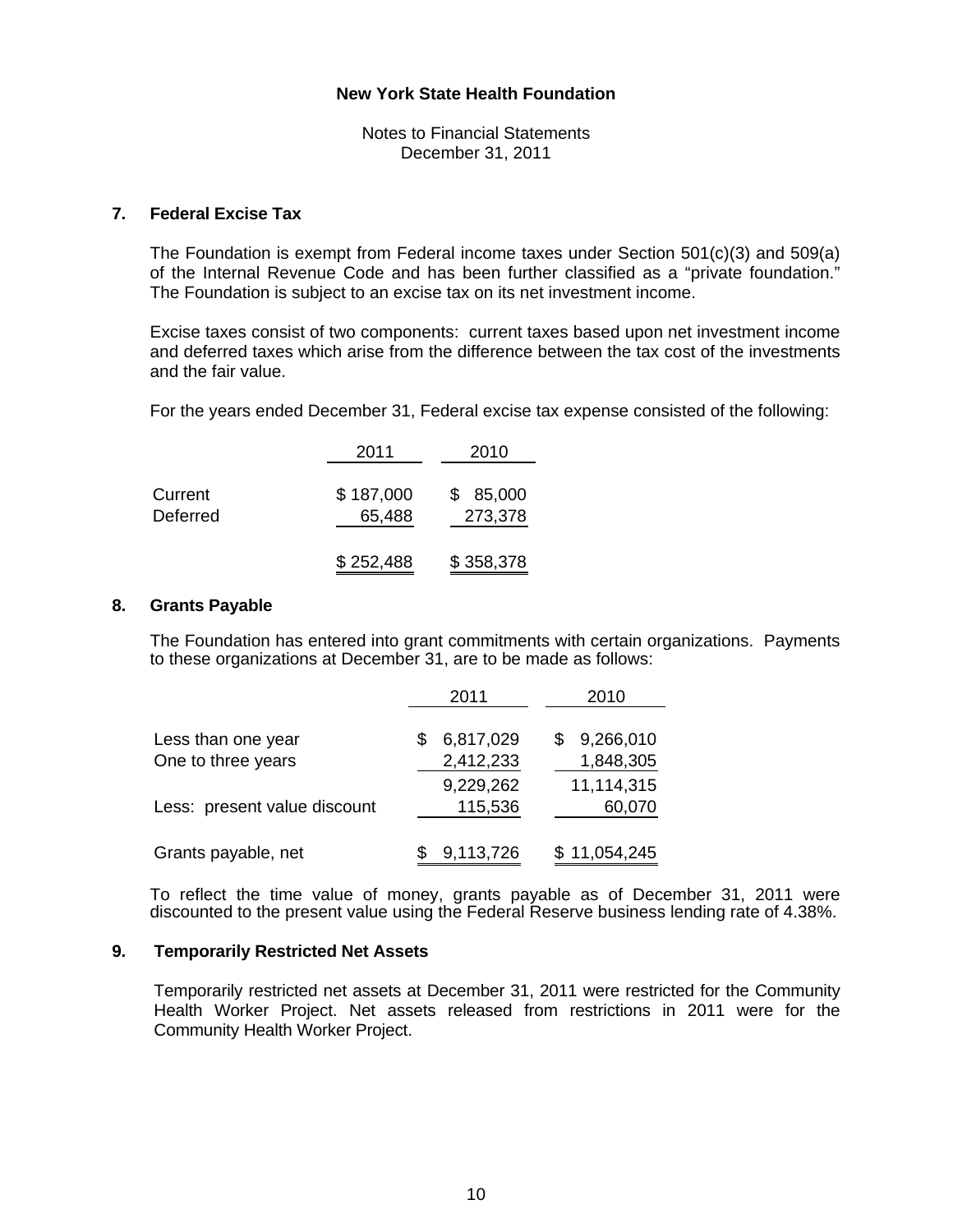Notes to Financial Statements December 31, 2011

#### **10. Retirement Plan**

 The Foundation maintains a 403(b) defined contribution plan, which covers all employees. The Foundation matched employee contributions up to 7.5% of their annual salary in 2011 and 2010. The Foundation made contributions totaling \$155,441 and \$137,441 to the plan for 2011 and 2010, respectively. The Foundation also maintains a 457(b) plan that is limited to senior level management employees. The Foundation does not make contributions to the plan.

#### **11. Commitments**

 In 2006 the Foundation entered into a lease agreement for its New York City office space that expires in 2012. In connection with the lease, the Foundation gave the landlord a deposit of \$54,842. In 2010, the Foundation entered into an agreement to sublease this space to a third party expiring in 2012. This agreement requires monthly payments to the Foundation of approximately \$10,000.

 In 2010 the Foundation entered into an agreement for new office space expiring in 2027. The lease contains escalation clauses that provide for increase in payments resulting from increases in real estate taxes and certain other building expenses in excess of the base period amounts. In 2011, the Foundation entered into an agreement to license part of this space to a third party expiring in 2012. This agreement required monthly payments to the Foundation of approximately \$6,000. The third party paid the full year's rent at the start of the license period. \$48,000 of this amount is reflected in other liabilities as deferred revenue on the statement of financial position.

The future minimum rental payments under these lease agreements are:

| 2012       | \$<br>605,061 |
|------------|---------------|
| 2013       | 544,000       |
| 2014       | 544,000       |
| 2015       | 544,000       |
| 2016       | 600,667       |
| Thereafter | 5,865,000     |
|            | \$8,702,728   |

Rent expense totaled \$794,214 and \$653,971 for 2011 and 2010, respectively.

\* \* \* \* \*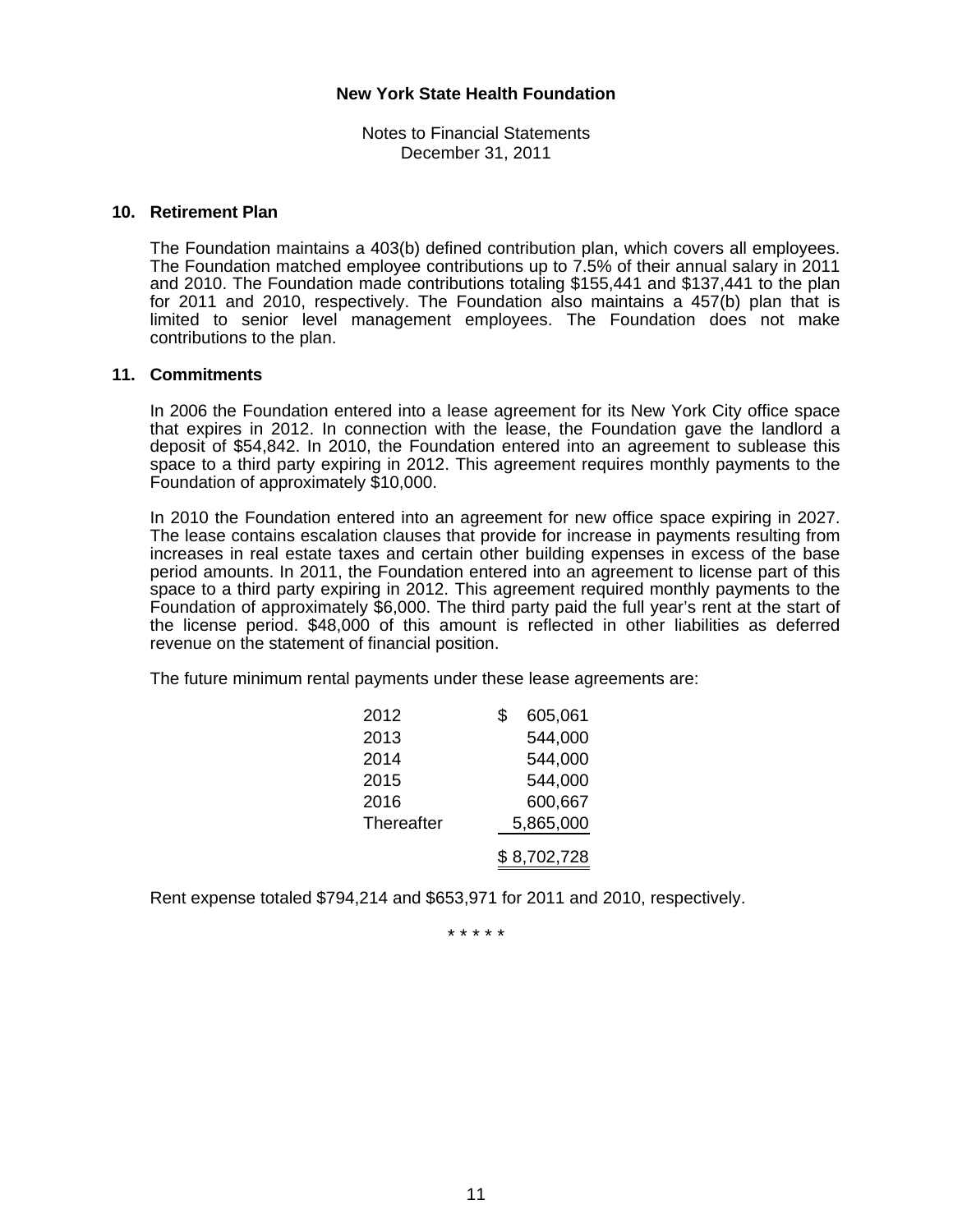Supplemental Information

December 31, 2011 (With summarized totals for the year ended December 31, 2010)